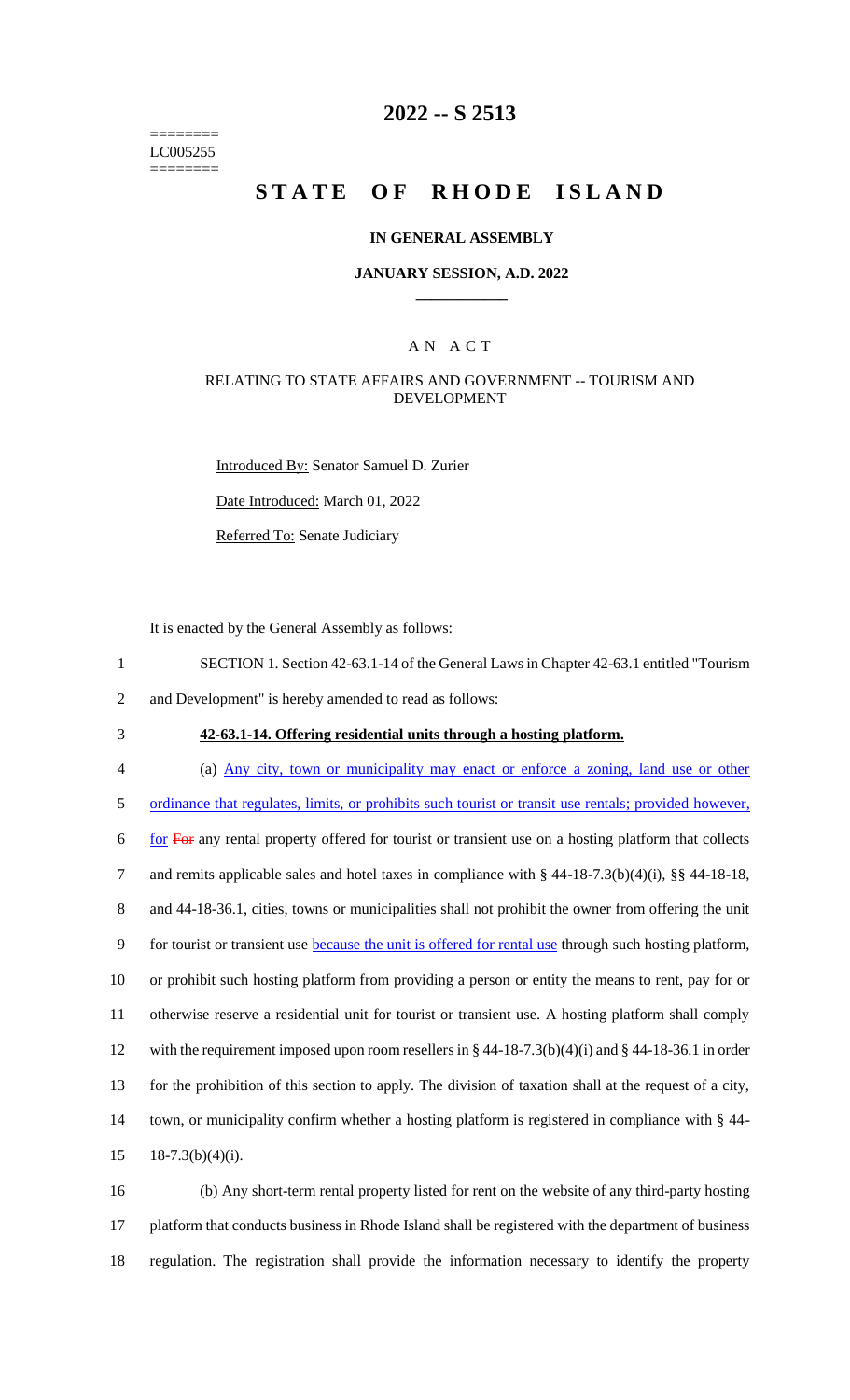pursuant to subsection (d) of this section. For purposes of this section, the term "short-term rental" means a person, firm, or corporation's utilization, for transient lodging accommodations, not to exceed thirty (30) nights at a time.

 (c) The department of business regulation shall contact all hosting platforms who list property in Rhode Island on their website for rent and who submit hotel taxes to the division of taxation and shall provide notice of the registration requirement, pursuant to this section, instructing the hosting platforms to notify their listed properties to register with the department of business regulation by December 31, 2021 or be subject to fines pursuant to § 42-63.1-14.1. (d) The state registration pursuant to this section shall include: (1) The principal place of business of the owner, or if outside the state, the agent for service of process or property manager for the owner; (2) The phone number of the owner of the property and/or property manager; (3) The email address of the property owner and/or property manager; (4) The address of the rental property; (5) The number of rooms for rent at the property; (6) Whether the registrant rents or owns; and (7) Intended use (entire space, private room or shared space). (e) The assigned registration number shall consist of numeric and alpha characters, the alpha characters shall correspond to the city/town where the property is located and shall be uniform for the remaining properties in said city/town. (f) The department of business regulation shall notify all hosting platforms to contact all listed properties by December 31, 2021, to ensure compliance with this section and if the listed properties are not duly registered after six (6) months, the hosting platform shall remove the property listing from its website. (g) The department of business regulation shall promulgate rules and regulations to correspond with and enforce this section and § 42-63.1-14.1 and may charge a registration fee to property owners registering with the department pursuant to this section. (h) The department of business regulation shall create an online database to store all registered short-term rental units, and each unit shall have an online identification number in said database to correspond with subsection (e) of this section. (i) Any owner of the property who fails to register with the department of business regulation as prescribed herein and lists the property as a short-term rental on a hosting platform website shall be subject to a civil fine as follows: (1) Two hundred fifty dollars (\$250) for the first thirty (30) days of non-compliance;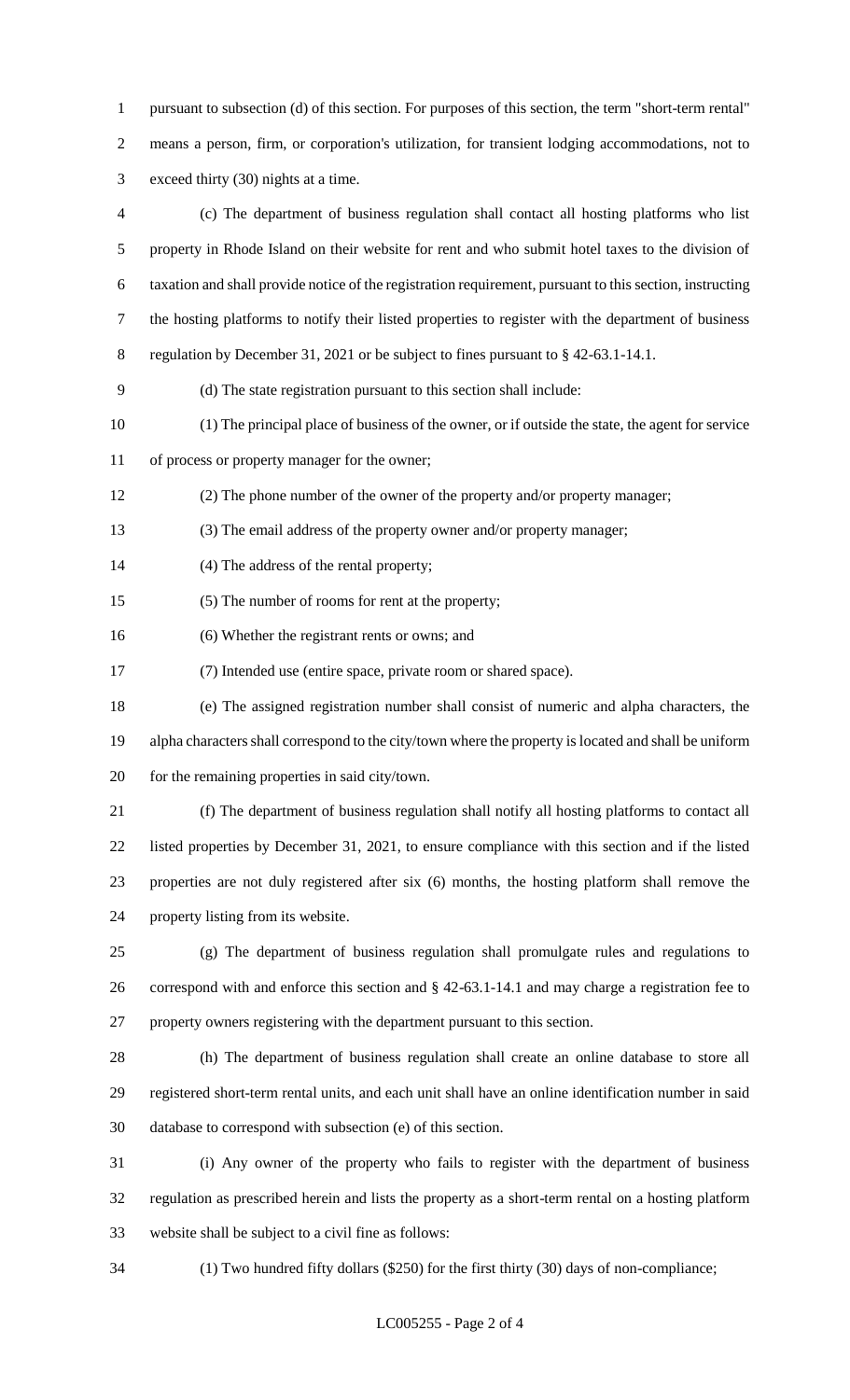- 1 (2) Five hundred dollars (\$500) for between thirty-one (31) and sixty (60) days of non-
- 2 compliance; and
- 3 (3) One thousand dollars (\$1,000) for more than sixty (60) days of non-compliance.
- 4 SECTION 2. This act shall take effect upon passage.

======== LC005255 ========